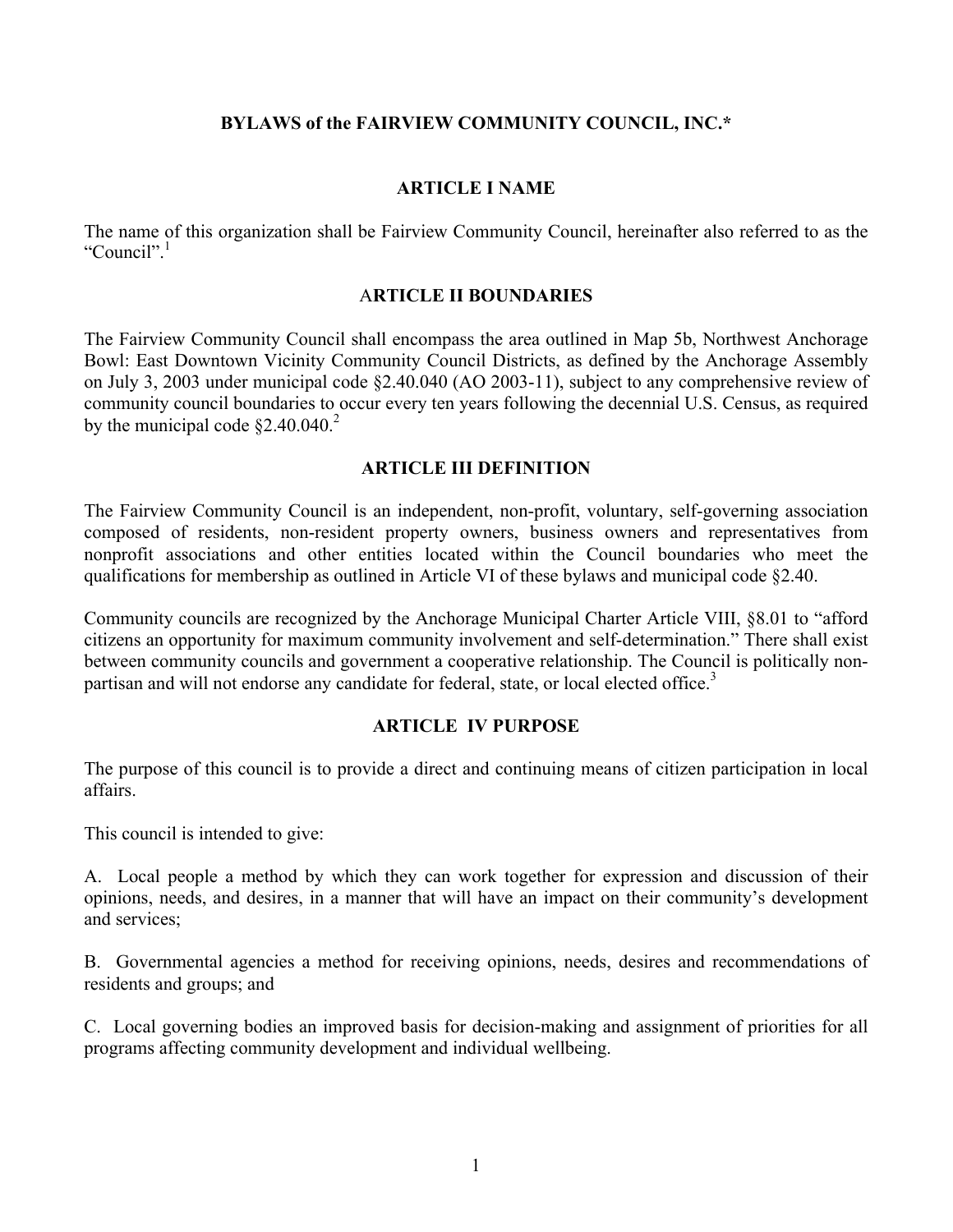## **ARTICLE V FUNCTION**

The Fairview Community Council has a policy and practice of open membership that encourages participation of persons from all segments of the community. As a representative community council, Fairview Community Council shall have the following functions:

A. In regard to the Anchorage Comprehensive Plan;

- 1. Evaluate compliance with the plan, alerting Municipal officials to, or proposing appropriate action regarding any inconsistencies with the plan and its adopted elements as described in municipal code  $\S21.01.080$  and listed in Table 21.01-01;<sup>4</sup> and
- 2. Conduct a continuing review and study of the plan to determine its feasibility within the Council's boundaries and advise or propose any appropriate action to Municipal officials regarding, proposed modifications or additions to the plan;<sup>5</sup>

B. Assume leadership and propose action in regards to enforcement of existing laws or ordinances, pursuit of rights under existing rights or ordinances, desired (or opposed) changes in or additions to laws or ordinances, or any matter of policy regulation;

C. Respond to local government proposals submitted to the Council pursuant to municipal code  $§2.40.060.$ <sup>6</sup>

D. Work with local government and other governmental entities, as well as with persons and groups outside the government, to accomplish Council goals, including goals that may have an area wide  $impact:$ <sup>7</sup>

E. Maintain credibility by not allowing misuse of the Council by, but not limited to,

- 1. Special interest groups;
- 2. Withholding of information;
- 3. Attempting personal, financial or political gain;
- 4. Intentionally misrepresenting or non representing a cross-section of opinion; or
- 5. Misrepresenting or non-representing a minority in addition to the majority opinion;

F. Educate local citizens with information concerning area issues and maintain an effective communication system and to continue that education;

G. Solicit items of concern to Council members and generate public interest and participation in community matters originating within the Council area;

H. Publicize within the community all Council activities and results of those activities;

I. Keep written record of all Council proceedings;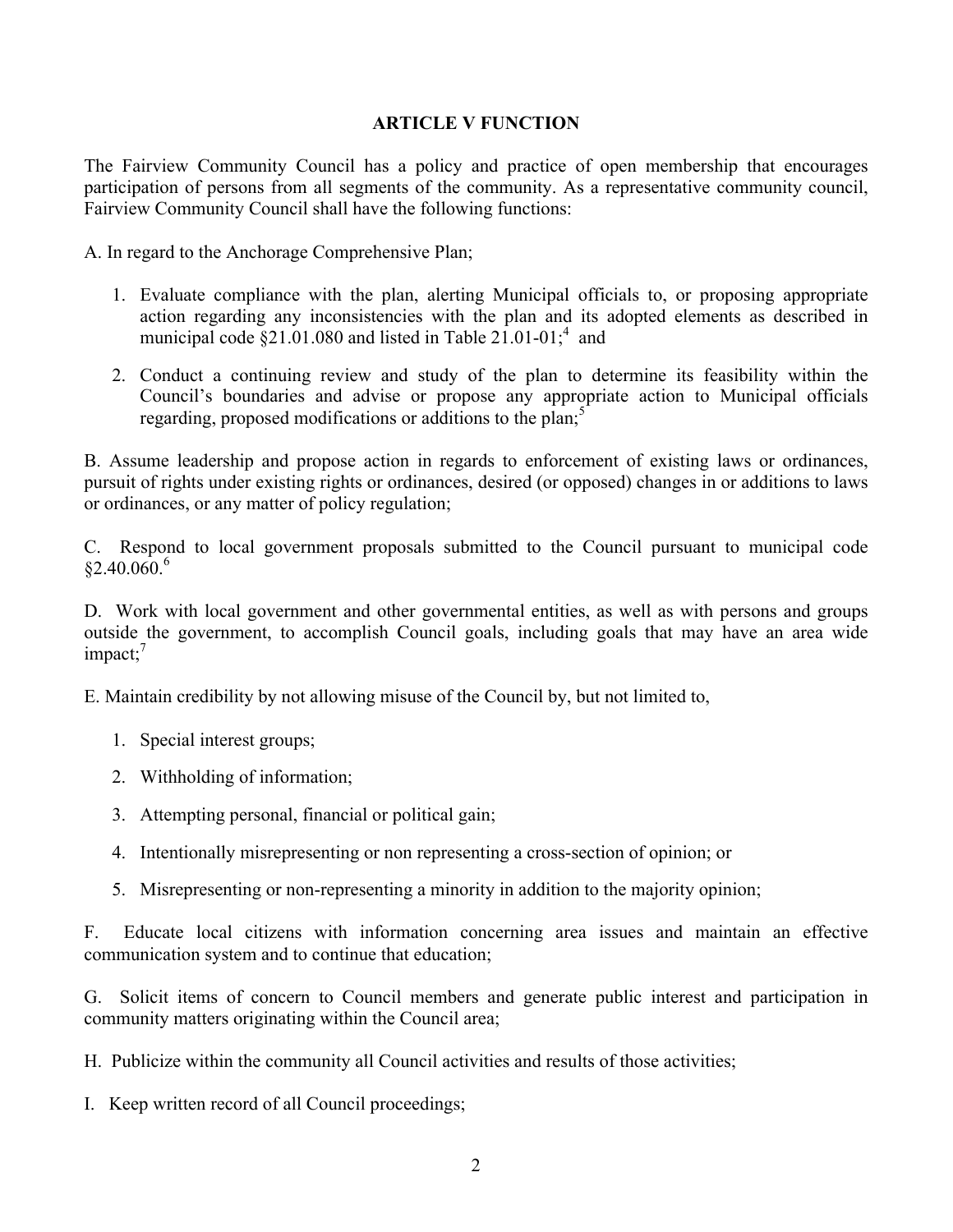J. Minutes of the Council Board meetings shall be made available at the following general membership meetings, and if space is available, shall be published in the monthly newsletter; $<sup>8</sup>$ </sup>

K. Inform the Municipal Assembly of Council actions and concerns;

L. Make available information on all political candidates, issues and ballot items and urge increased voter participation at the polls;

M. Participate in the formulation of, and review and comment upon, all land use, and social and economic proposals which will have a significant impact on all or a substantial portion of community residents;

N. Receive and review notices to the Council from Municipal departments including those noted under municipal code:

- 1. §2.030.120.c, Alcohol Beverage Control Board license applications;
- 2. §10.55.030, Permits for teen nightclubs and cultural performance venues;
- 3. §21.03.020.H, Land use proposals;
- 4. §24.35.020, National security road closures;
- 5. §25.303.025.E, Disposal of Municipal land requiring voter approval; or
- 6. Other notices received from Municipal departments requiring input or action by the Council; $\frac{9}{2}$

O. Advise the Assembly of the Council's annual priority list of Capital Improvement Projects by filing a copy with the Municipal Clerk when the list is submitted to the Administration;  $10^{\circ}$  and

P. Participate in the community meeting process under municipal code §21.03.020.C when notice from the developer is timely. $^{11}$ 

# **ARTICLE VI MEMBERSHIP**

A. Any person 16 years of age or older is eligible for membership provided that the person is a homeowner, tenant, resident, non-resident property owner, business owner, or the designated representative or alternate of a non-resident property owner, business, or non-profit organization physically located within the boundaries described in Article II of these bylaws.<sup>12</sup>

B. A business or non-profit organization located within the boundaries described in Article II of these bylaws may hold only one membership (see VI.H) for voting purposes. A business or nonprofit member shall provide the Council a copy of his or her authority in writing before that individual will be recognized as the designated representative or alternate. That authority shall come from the chief officer of that organization. All business or nonprofit representatives must possess one or more of the following: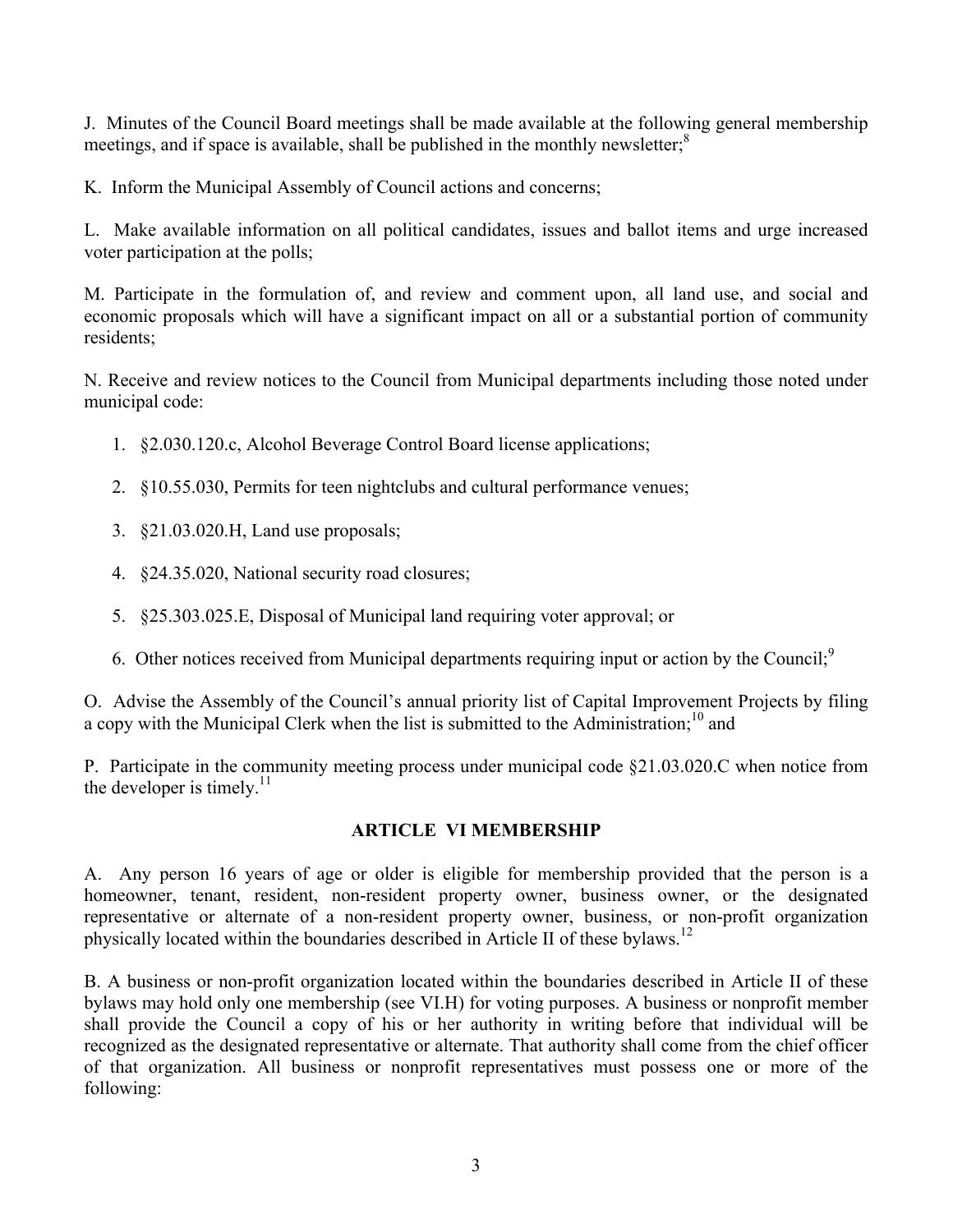- 1. An Alaska Business license;
- 2. An Alaska professional license;
- 3. An incorporated status under Alaska law; or
- 4. A tax-exempt status under federal law.<sup>13</sup>

C. [Section removed.] $^{14}$ 

D. To become a member of the Council one must sign the member attendance roster provided by the Secretary at a regular monthly meeting.<sup>15</sup>

E. [Section moved.] $^{16}$ 

F. [Section moved.] $17$ 

G. Voluntary membership dues may be set by the Executive Board, and may be paid within 90 days of joining or the beginning of a new year. The calendar year for purposes of voluntary dues shall be from January  $1<sup>st</sup>$  to December 31<sup>st</sup>. Dues shall not be a condition of membership, voting, or other participation.18

H. If more than one qualifying resident shares the same habitual, physical dwelling address, each may be a Council member. Alternate designations for resident membership shall not be recognized. Per municipal code §2.040.030, a non-resident property owner, business, and non-profit memberships are single memberships. Non-resident property owner members shall be the owner of record or their designated representative or alternate. Business and non-profit memberships shall have a designated primary representative, and may have a designated alternate representative.<sup>19</sup>

# **ARTICLE VII MEETINGS**

A. There shall be a minimum of eight (8) general membership meetings per year and at least one meeting quarterly.<sup>20</sup>

B. The President shall establish the meeting agenda after consulting with the officers at the Executive Board meeting. $21$ 

C. Notices required:

- 1. Whenever possible, the agenda shall be posted at least seven (7) days in advance of the meeting.
- 2. The meeting date and time may be submitted to the media as a public service announcement.
- 3. For meetings where annual elections take place, public notice should be done through adequate and free print or electronic means to inform most, if not all, prospective council members.<sup>22</sup>

D. The Executive Board or their designees shall be responsible for publication of these advance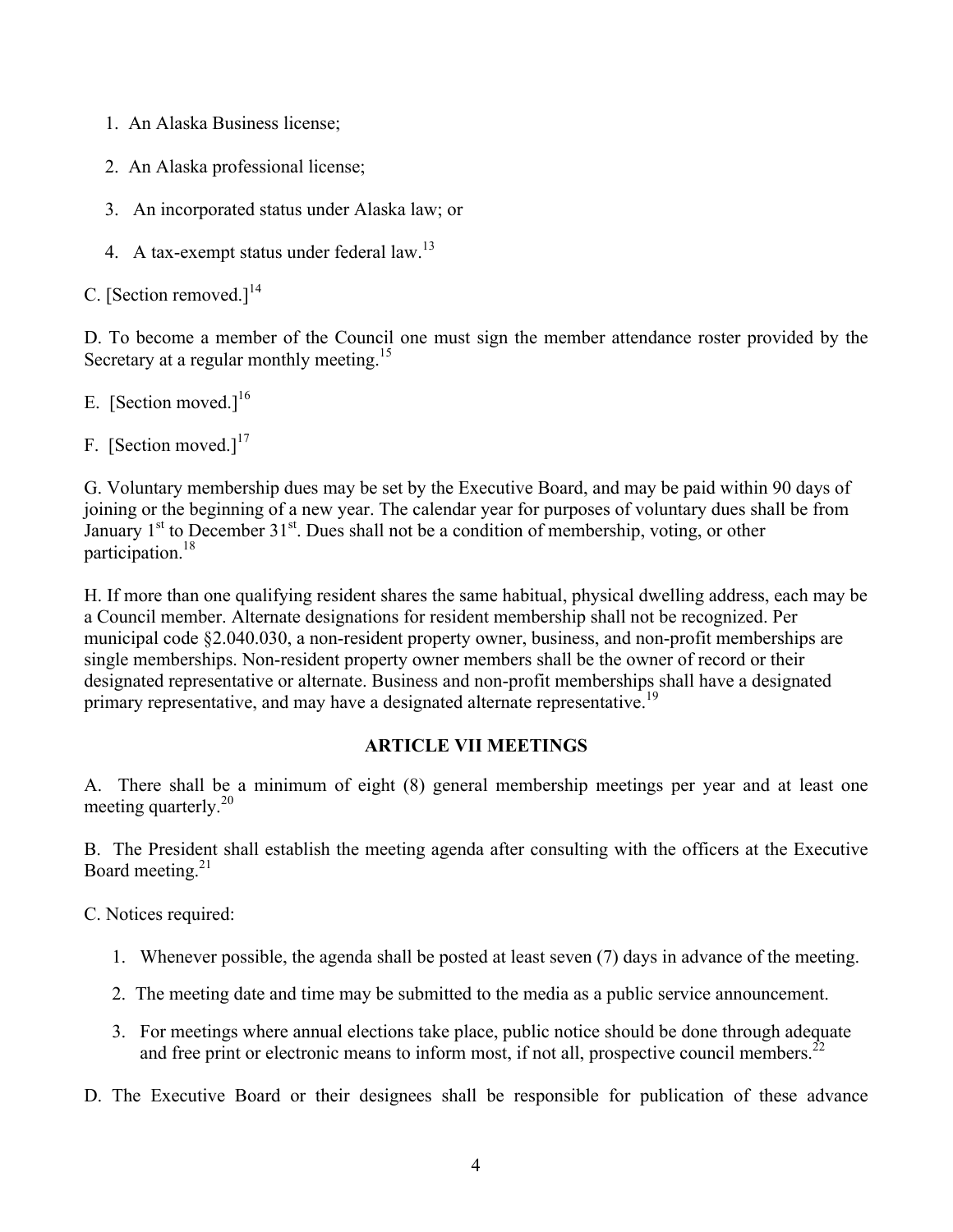notices.23

E. All General Membership and Executive Board meetings shall be open to the public. Meetings shall be run in a manner intended to increase the public expression and discussion of opinions held by Council members on matters of community concern.<sup>24</sup>

F. The latest edition of Robert's Rules of Order, Newly Revised, shall apply to all meeting procedures not covered by these by-laws, acknowledging that strict adherence may not be desirable for a neighborhood advocacy group such as the Fairview Community Council.<sup>25</sup>

G. A quorum for general membership meetings and special meetings of the general membership shall be fifteen (15).

H. A resolution brought before the Council shall be voted on no earlier than the next regularly scheduled General Membership Meeting following the regularly scheduled General Membership Meeting at which the resolution is introduced and read.<sup>26</sup>

# **ARTICLE VIII VOTING**

A. Any member of the Fairview Community Council as defined in Article VI shall have one vote. Even if a single individual possesses several kinds of property or businesses within the definition for membership qualification, or meets the definition for member in more than one category, he or she shall still have just one vote. Non-profits and business shall have one vote each (see VI.H). A person may be a member of more than one community council if they qualify for membership.<sup>27</sup>

B. A member must be present at the time of the vote in order to cast a vote. There will be no proxy voting.28

C. The opinion of an absent member on a voting issue may be stated at a meeting during discussion of the proposed issue to be voted upon, if such a request is made during discussion.

D. Any vote may be challenged. The membership voting register shall serve as the official list of eligible voters.

E. A new member is eligible to vote at the meeting next following the meeting at which he or she signed the attendance roster (see VI.D).<sup>29</sup>

F. To be eligible to vote in elections, a member must have attended a meeting once in the six months preceding the election. $30<sup>30</sup>$ 

# **ARTICLE IX VOTE REPORTING AND RELATED CONTACTS**

A. The President or designee shall be charged with the responsibility of sending written communication of any Council positions to the appropriate parties. The communication must include:

1. The date and type of meeting when the vote was taken;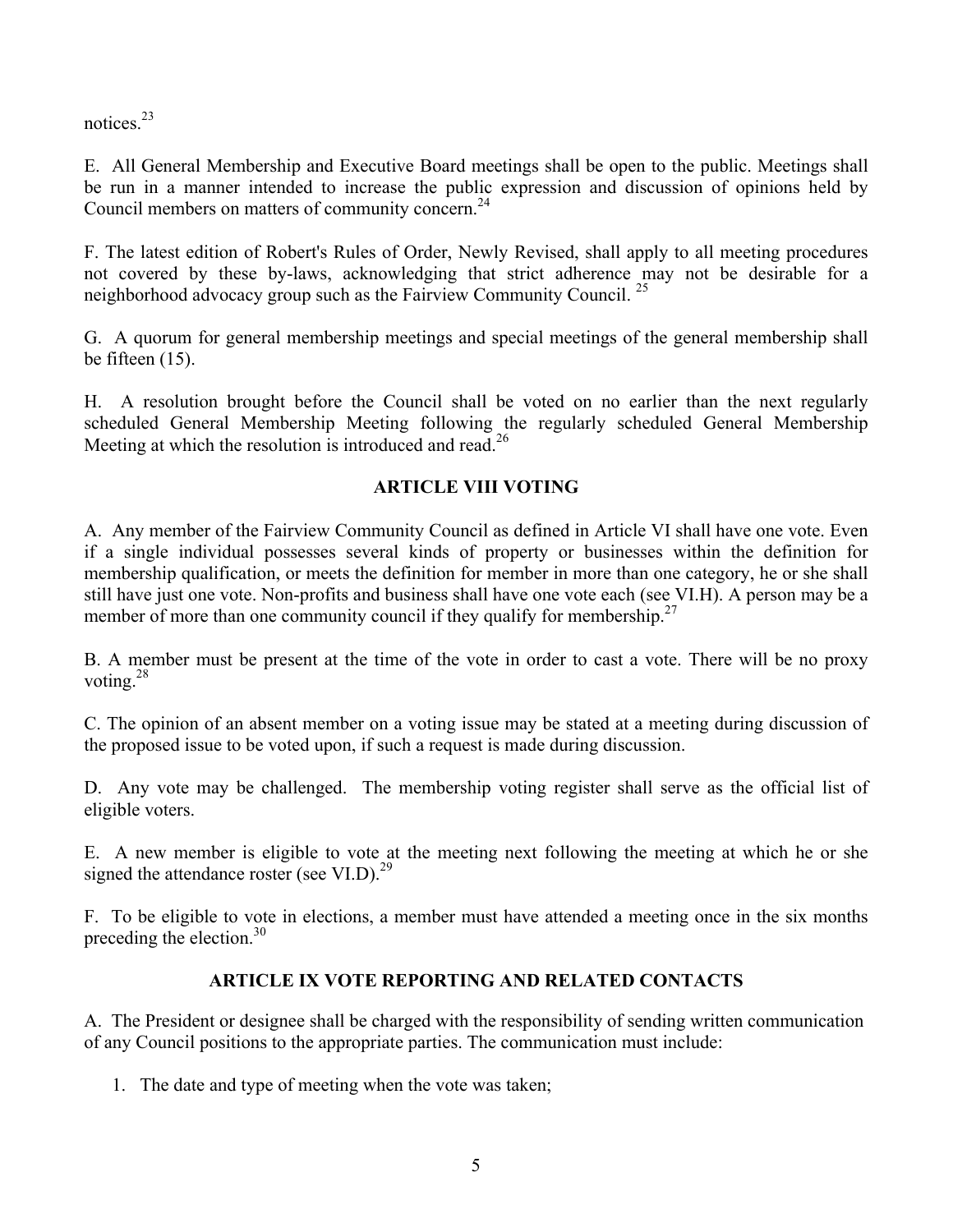- 2. A clear statement of the question voted on;
- 3. The number of members present;
- 4. The number voting yes;
- 5. The number voting no; and
- 6. The number of abstentions, if applicable. (An abstention shall be numbered in the voting only when a member is present at the time of the vote and requests that an abstention be recorded.)<sup>31</sup>

B. The Council's official positions on community matters may be communicated through resolutions, motions, position letters or emails.<sup>32</sup>

## **ARTICLE X OFFICERS**

A. Officers: The officers of the Council shall be the President, Vice-President, Secretary, Treasurer, and up to five (5) members-at-large. The officers shall be called the Executive Board. The purpose of the Executive Board is to receive notice and conduct council business between meetings per municipal code  $$2.040.036.<sup>33</sup>$ 

B. The offices of President and Vice-President shall be limited to five (5) consecutive one (1) year terms. Individuals who have served five (5) consecutive one (1) year terms as President or Vice-President can seek reelection to those offices after a minimum of one one (1) year term has transpired. There shall be no term limits for the offices of Secretary, Treasurer and Members-At-Large.<sup>34</sup>

C. Elections:

- 1. Elections shall take place annually. The elections shall be by secret ballot during the March general membership meeting, unless an uncontested slate of candidates is presented to the membership, and there are no nominations from the floor, in which case the membership may accept the slate as presented by simple majority vote.<sup>35</sup>
- 2. Officers shall be elected by majority vote.
- D. Duties of Officers:
	- 1. The President shall be the principal presiding officer, and:
		- a. Shall in general supervise the affairs of the Council;
		- b. Ensure that these bylaws are followed and enforced;
		- c. Be the spokesperson for the Council;
		- d. Assume, or delegate, all duties and responsibilities not assigned to any Council Officer by these bylaws. $36$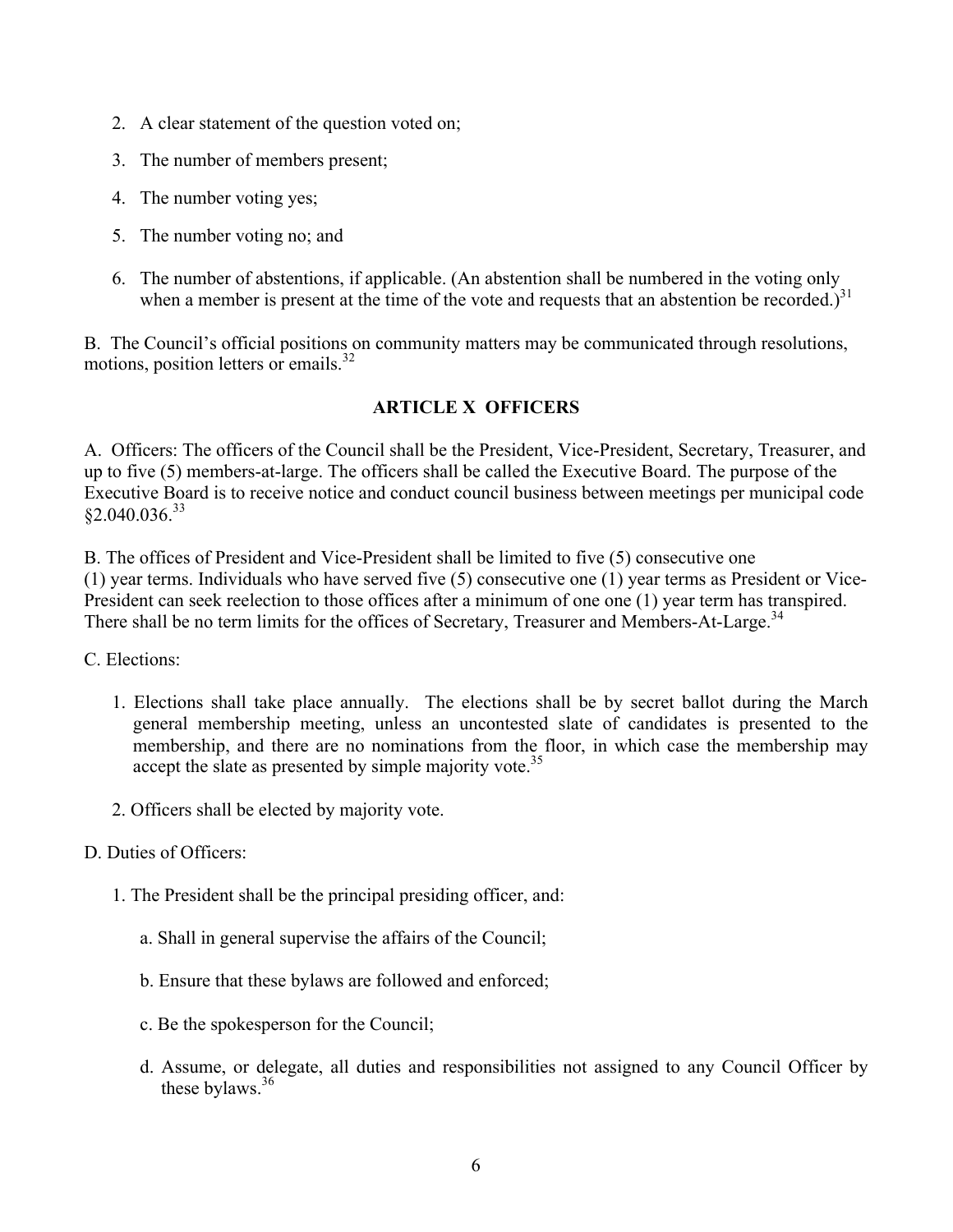2. The Vice-President:

a. May serve as parliamentarian as needed;

b. Shall assume the duties of President when the President is absent.

3. The Secretary shall:

a. Ensure that a copy of the bylaws is available at every Council meeting;

b. Keep and report the minutes of the meetings;

c. Be responsible for maintaining records and doing the correspondence of the Council at the discretion and direction of the President: $37$ 

d. Keep custody of the membership voting register and ensure that it is available at every Council meeting; and

e. Ensure that meeting and attendance rosters shall be used only for council business.<sup>38</sup>

4. The Treasurer shall;

a. Have charge and custody of, and be responsible for, all funds of the Council;

b. Make necessary disbursements and withdrawals as outlined in Article XII, Section A of these bylaws; $39$  and

c. Report at each monthly meeting all receipts and expenditures for the preceding month, including a statement of the current balance of funds.

5. The Member(s)-At-Large shall;

a. Attend Executive Board and Council meetings; and

b. Perform other duties as assigned.

# E. Resignations, Removals and Vacancies:

1. Resignations shall be made in writing;

2. Three (3) consecutive unexcused absences by an officer shall constitute a vacancy;

3. An officer may be removed from office for any reason by a two-thirds (2/3) vote of the voting membership present at a regularly scheduled meeting; and

4. Resignations, vacancies and removals shall be filled temporarily by appointment by Executive Board until an election by the voting membership can be scheduled after at least thirty (30) days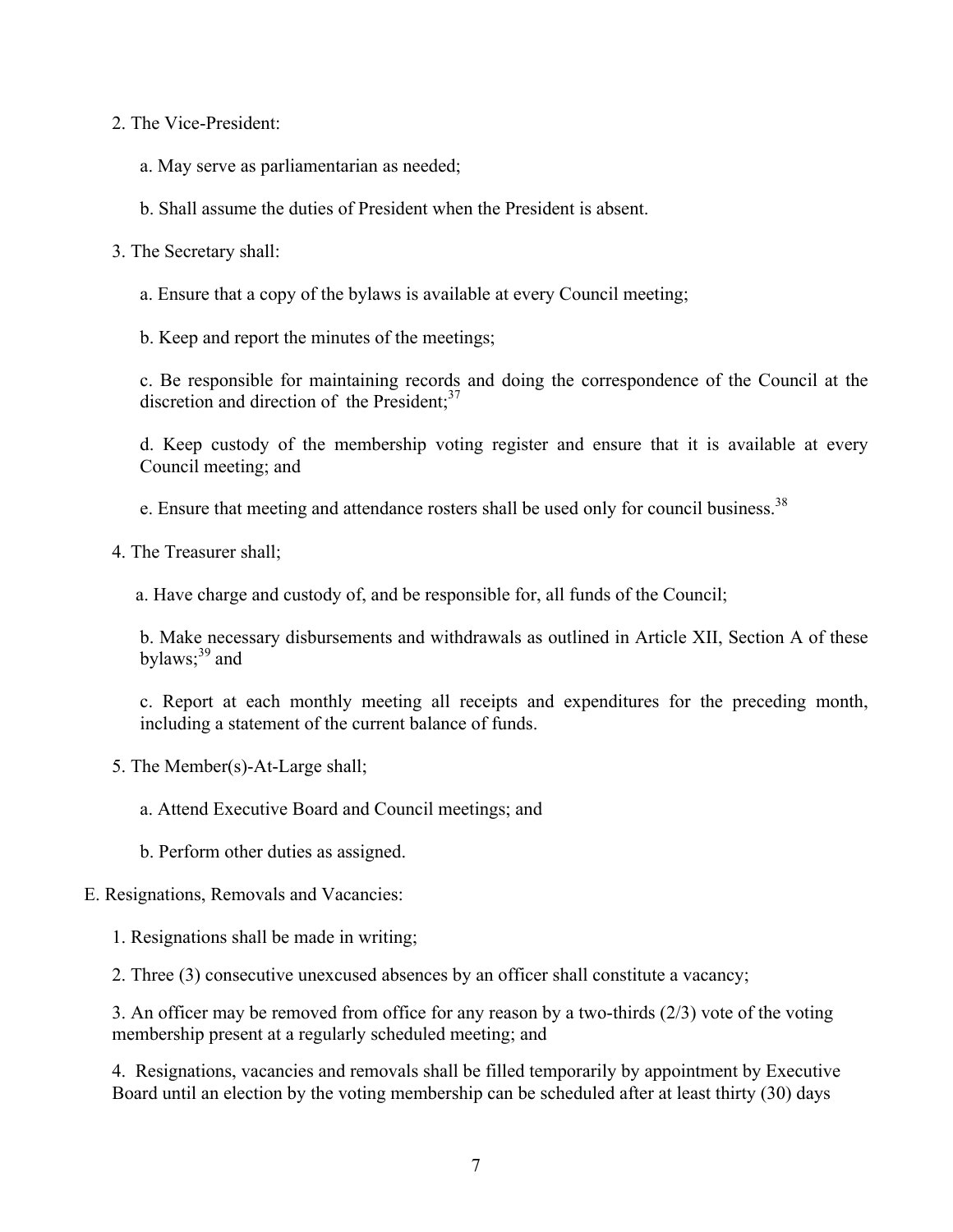notice to the general membership.

F. Meetings of the Executive Board:

- 1. All meetings shall be open to the general public;
- 2. The Executive Board shall meet at least monthly;

3. Special meetings of the Executive Board may be called by the President, or by a majority of the Board upon 24 hour notification of all Board members;

4. Any action taken by the Executive Board shall be presented at the next general membership meeting; and

5. A quorum is a majority of the Executive Board, i.e., five (5) members of the Board.

# **ARTICLE XI COMMITTEES**

Committees may be established by the President, in consultation with the Executive Board at any time for whatever purpose deemed necessary. The nature and duties of the committees shall be determined by the President, in consultation with the Board. Committee Chairs shall be appointed by, and serve at the pleasure of the President.<sup>40</sup>

# **ARTICLE XII FINANCES**

A. Funds collected by the Council shall be deposited into a special account at an established bank with the Treasurer being responsible for all deposits and accountings.

B. All checks and withdrawals \$200.00 or less from the Council accounts shall be signed by the Treasurer. If the Treasurer is not available, the President shall sign the check or withdrawal in place of the Treasurer $^{41}$ 

C. All checks and withdrawals over \$200.00 shall require the approval of the membership. All checks and withdrawals over \$500.00 shall require two authorized signatures.<sup>42</sup>

D. A financial report signed by the Treasurer and the President and a person approved by the Membership showing all receipts and expenditures shall be made yearly to the Council prior to the election of new officers.<sup>43</sup>

E. Authorization of the membership is not necessary to disburse funds raised for specific Council projects, or government grants directed to the Fairview Community Patrol, or specific Council projects.<sup>44</sup>

F. The Executive Board members with financial or fiduciary responsibility for the council must be at least 18 years of age or older at the time of service.<sup>45</sup>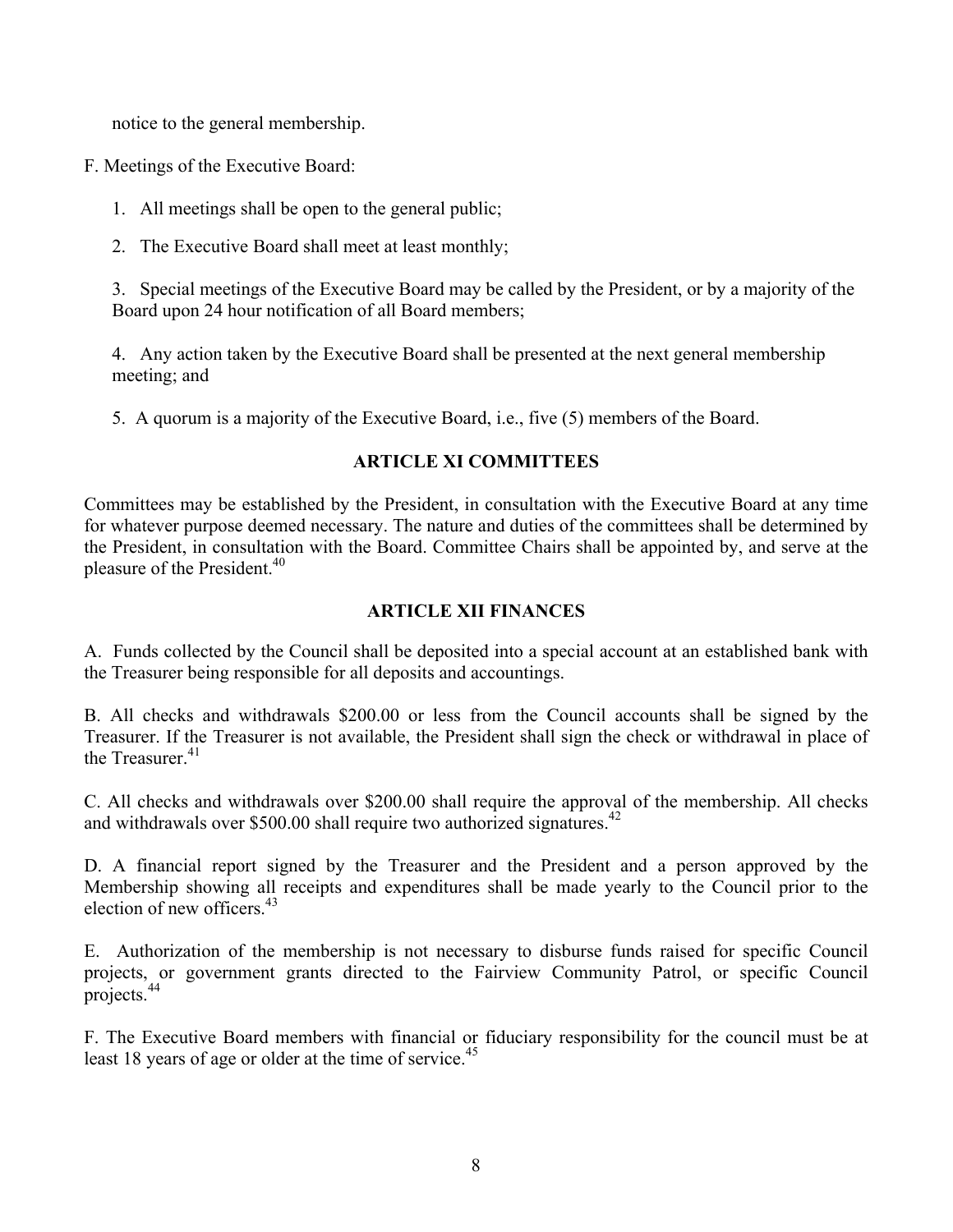#### **ARTICLE XIII AMENDMENTS**

These bylaws may be amended or repealed by a two-thirds (2/3) vote of the members present at a general or special membership meeting. Proposal to repeal or amend these bylaws shall be presented to Council members at least once at a regularly scheduled meeting and action taken at the next meeting. A special membership meeting may be held for purposes of amendment or repeal of the bylaws if at least fourteen (14) days written notice is given of the intention to amend or repeal; such notice shall include a statement of the articles to be changed and the reason.

#### **ARTICLE XIV: DISSOLUTION**

Unless otherwise provided by law, dissolution may occur by vote of three-fourths of the members of the Council at a regular Council meeting, at a special meeting called for that purpose, or by mail ballot. If the Council is dissolved by law or by this Article, the Council's property including, but not limited to, funds remaining in the Council treasury after all obligations are met, may be donated. The Council's donation shall be made to the Federation of Community Councils, or current municipal contractor, for community council use, or another Alaskan nonprofit organization if designated in the dissolution action.<sup>46</sup>

 $\overline{a}$ 

<sup>13</sup> Art. VI,  $\S$  B is as amended 08/14/2014.

- <sup>15</sup> Art. VI,  $\S$  D is as amended 08/14/2014.
- <sup>16</sup> Art. VI,  $\S$  E moved to art. VIII as amended 08/14/2014.
- <sup>17</sup> Art. VI,  $\S$  F moved to art. VIII as amended 08/14/2014.
- <sup>18</sup> Art. VI,  $\S$  C G are as amended July 8, 1993, G. is as amended 08/14/2014.
- <sup>19</sup> Art. VI,  $\S$  H is as amended 08/14/2014.

**<sup>\*</sup>** Editor's note: the Fairview Community Council bylaws were originally adopted on February 11, 1993, except where noted in these endnotes by subsequent amendments. These bylaws were revised and adopted on August 14 and October 9, 2014 for acceptance by the Municipality of Anchorage Assembly on December 2, 2014, per AO 2014-3(S), *an ordinance of the Anchorage Municipal Assembly amending AMC Chapter 2.40 providing for the establishment, recognition, duties, and responsibilities related to community councils in reference to Charter Section 8.01.*

<sup>&</sup>lt;sup>1</sup> Art. I amended 08/14/2014.<br><sup>2</sup> Art. II amended 08/12/04 & 08/14/2014.

<sup>&</sup>lt;sup>3</sup> Art. III "Definition" inserted by amended 08/12/04 & amended 08/14/2014.  $4$  Art. V, § A, 1 is as amended 08/14/2014.

 $5$  Art. V,  $\S$  A, 2 is as amended 08/14/2014.

 $6$  Art. V,  $\S$  C is as amended 08/14/2014.

 $^7$  Art. V,  $\frac{6}{9}$  D is as amended 08/14/2014.<br><sup>8</sup> Art. V,  $\frac{6}{9}$  J is as amended 03/11/1993.

 $9$  Art. V,  $\frac{8}{9}$  N is as amended 08/14/2014.

<sup>&</sup>lt;sup>10</sup> Art.  $V, \S$  O is as amended 08/14/2014.

<sup>&</sup>lt;sup>11</sup> Art. V,  $\frac{8}{9}$  P is as amended 08/14/2014.

<sup>&</sup>lt;sup>12</sup> Art. VI, § A is as amended  $08/14/2014$ .

<sup>&</sup>lt;sup>14</sup> Art. VI,  $\zeta$  C moved to G as amended 08/14/2014.